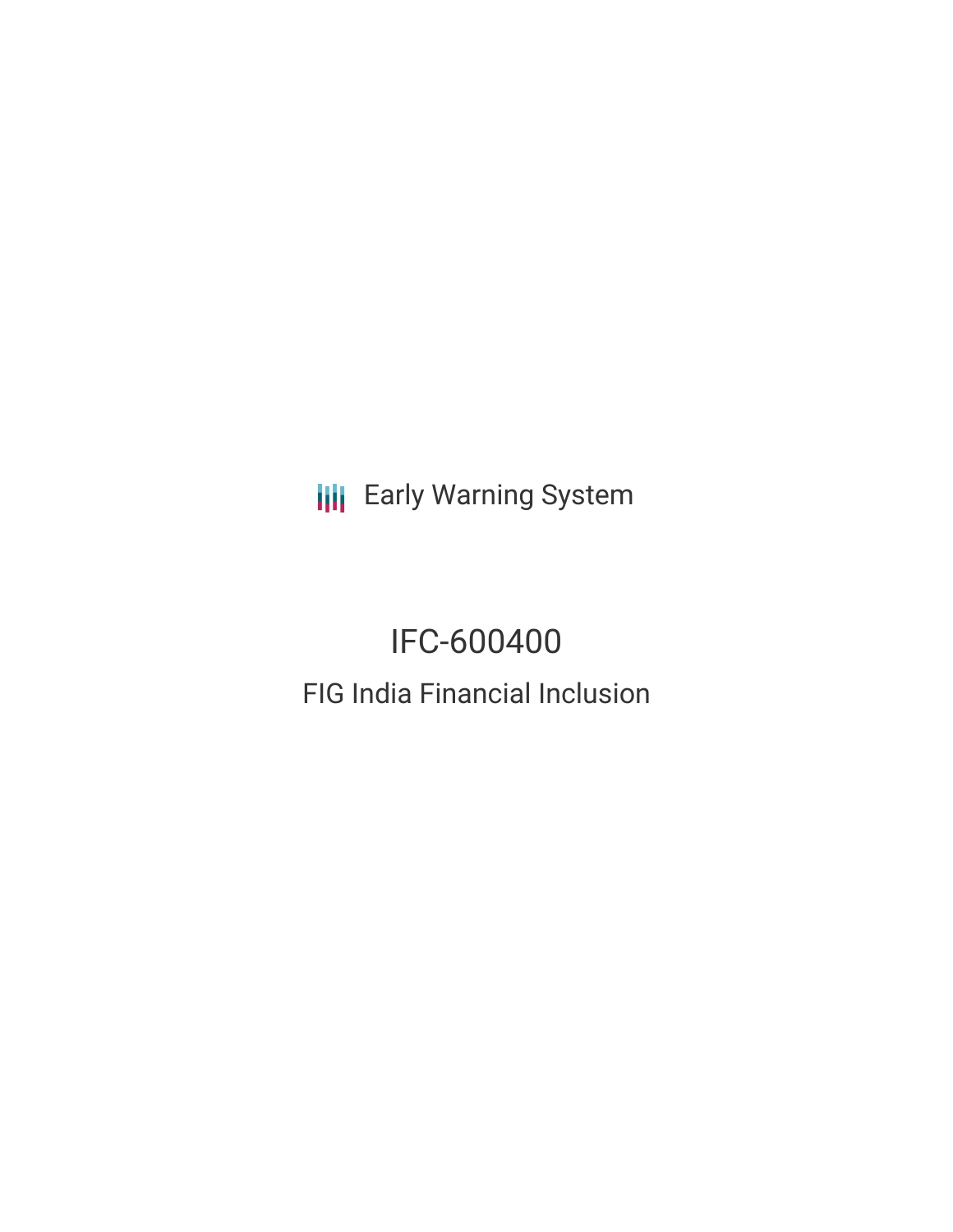

## **Quick Facts**

| <b>Countries</b>               | India                                   |
|--------------------------------|-----------------------------------------|
| <b>Financial Institutions</b>  | International Finance Corporation (IFC) |
| <b>Status</b>                  | Active                                  |
| <b>Bank Risk Rating</b>        |                                         |
| <b>Voting Date</b>             | 2015-02-10                              |
| <b>Sectors</b>                 | Finance                                 |
| <b>Investment Amount (USD)</b> | $$2.68$ million                         |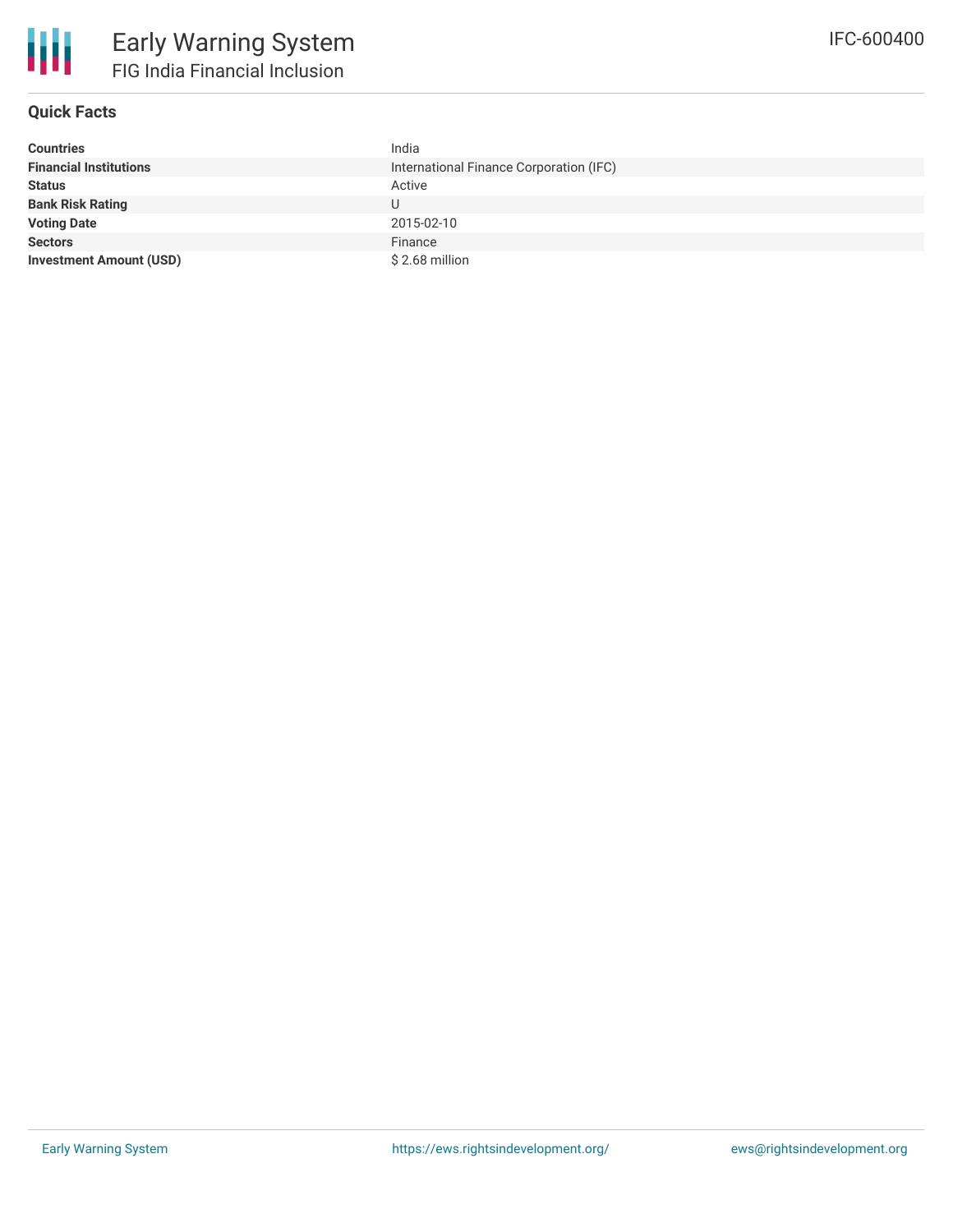

## **Project Description**

The overall goal of this project is to support the partner MFIs and Fintech firms to achieve their chosen route of institutional transformation (Small Finance Banks, Payment Banks etc) through a provision of long-term, comprehensive and integrated suite of advisory services to expand financial services to their clients.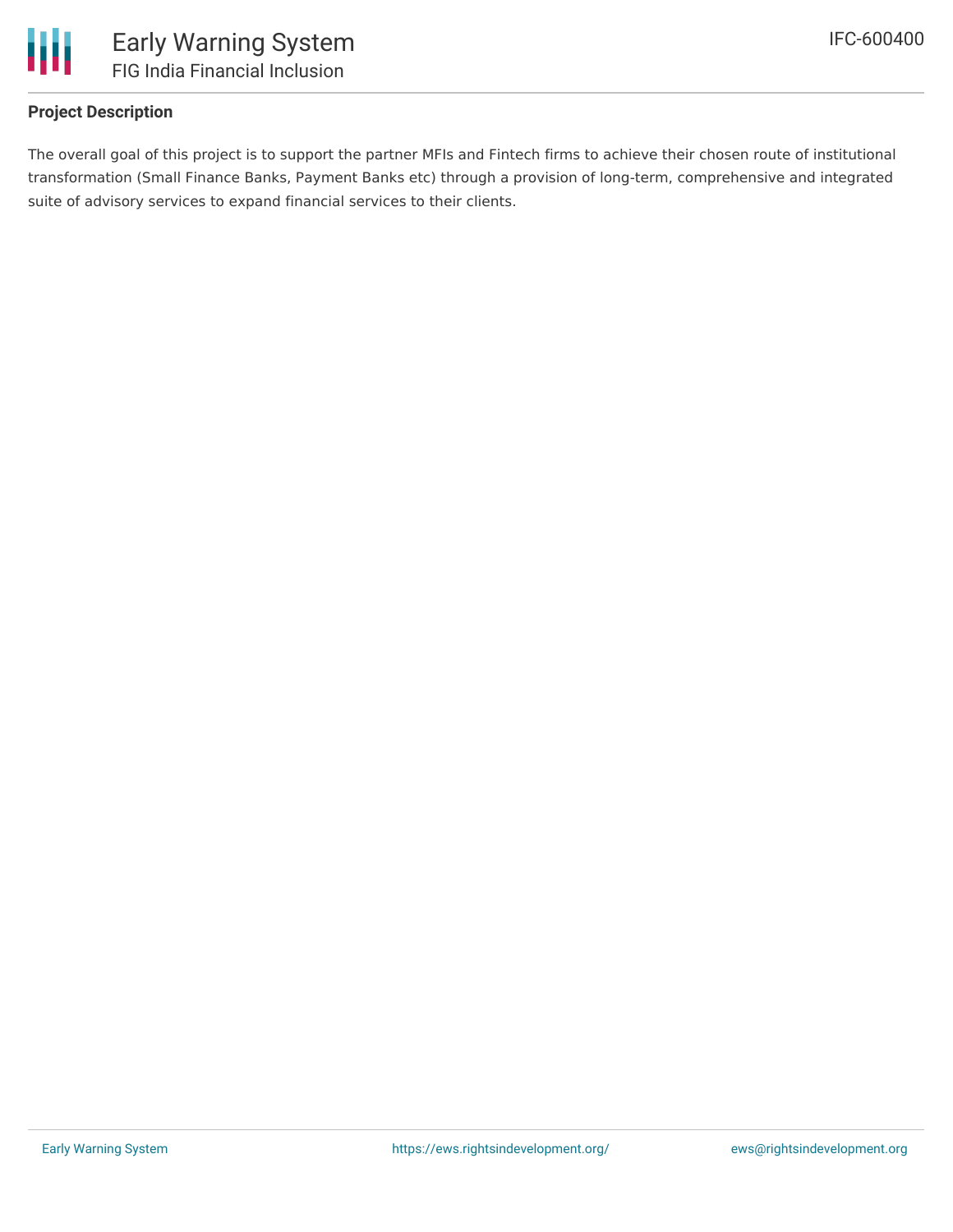

### **People Affected By This Project**

This project is intended to promote financial inclusion of low-income households and small businesses in India. IFC will provide technical assistance to the some of the leading MFIs and firms to support their transformation into Small Finance Banks and Payment banks. IFC will support them in organizational transformation, product & channel innovation and business model designing. The success of this project will demonstrate recent innovations and global best practices that are useful in reaching out to financially underserved segments.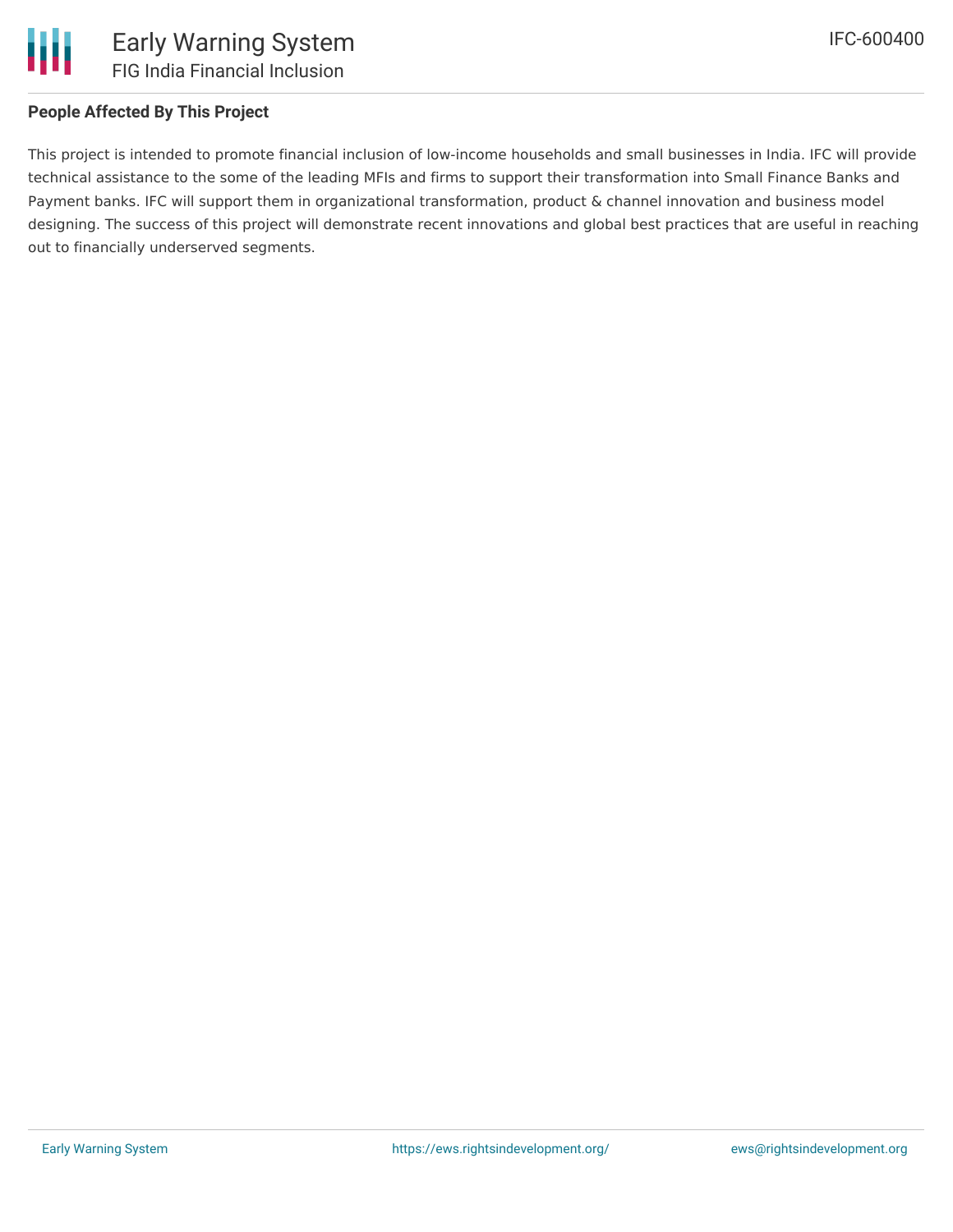#### **Investment Description**

• International Finance Corporation (IFC)

Estimated Total Budget \$2,680,000.00 (Project budget includes all project-funded activities)